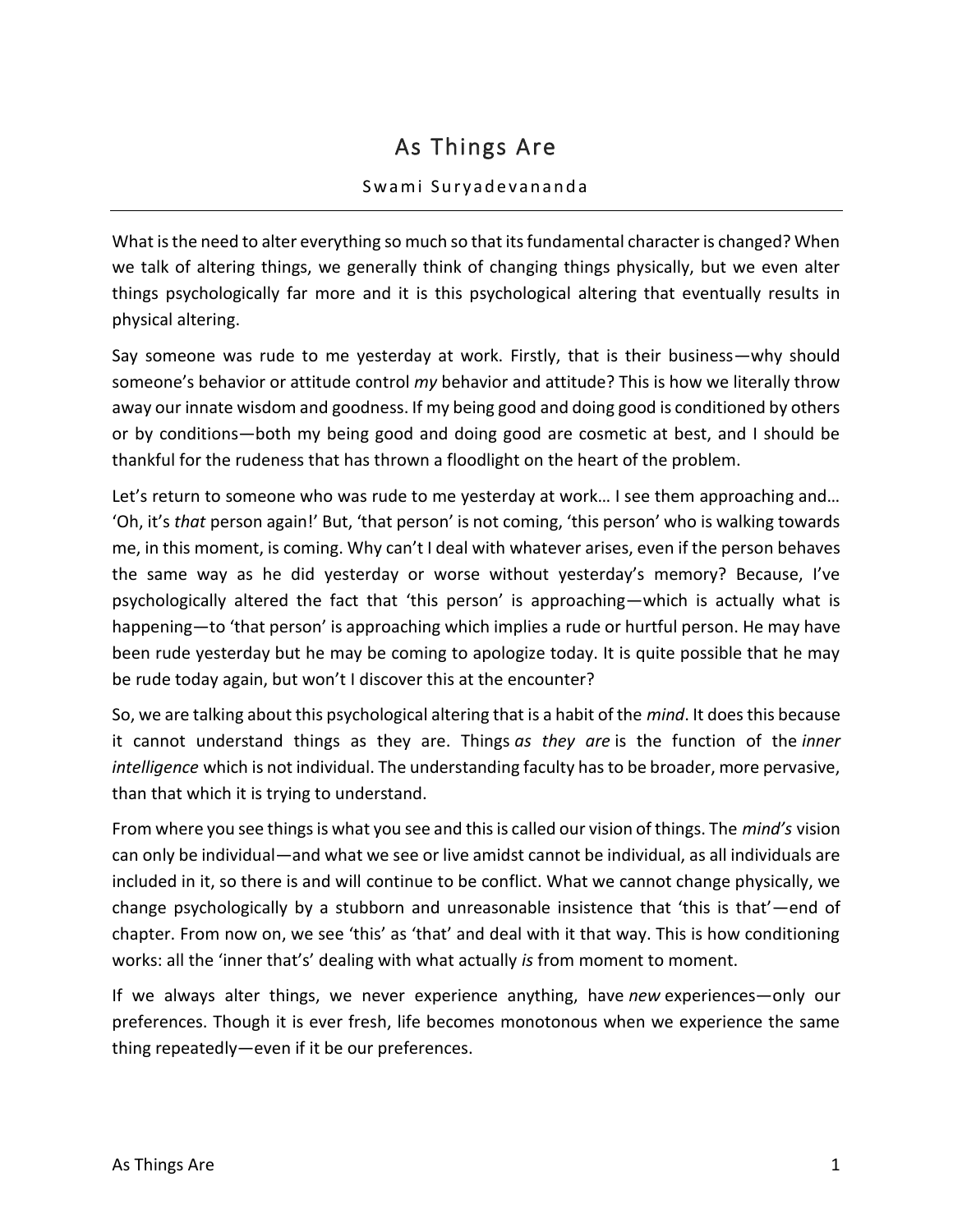Altering things is quite different from adapting things for our use. For example, cooking makes a meal of foodstuff but overcooking destroys the nutritional value as well as the natural taste of foodstuff used. When we cook, one way is to adapt the recipe to bring out the flavor and texture of foodstuffs without loss of nutrition; the other way is to adapt the foodstuffs to the recipe more for the sake of the palate, and this changes the flavor, texture and even the nutritional value of the foods as the recipe, or what is wanted, is more important than the foodstuffs themselves which is what actually is.

Similarly, in our watching the workings of the mind, can we recognize at once if adaptation is at all necessary—and if so, just how much? If I have been out in nature, in need of water, and find a source of open water—I think of a way to purify the water with what is available if I feel it is necessary. This is adapting the water for drinking. If I am at home, I have other options which I may not have in the outdoors though the end result is the same. To know *how* to do what is felt necessary—with what is needed—is adaptation.

For this, we have to face or deal with things as they are first. Say it is a cold and windy day. We know this because we rely excessively on reports; but can we just step outside for a few moments to get a feel for the weather? In those moments outside, you feel how things are *now* and also have a sense as to how they may change in the near future—and you have gotten a feel for the weather. This 'feel for the weather' takes into account that the initial cold felt may be a reaction to the warmth of indoors you were accustomed to and it is not really that cold. One also realizes that as the day dawns, it will get warmer and there is no need to overdress. When we overdress, we take some of the feeling of warmth we had indoors, outdoors, and continue to experience *that* feeling and not the actual weather—missing out on the brisk cool air of the refreshing morning and becoming uncomfortable as it gets warmer. But, if we get a feel for things at the moment, the inner intelligence is roused into action as there is no reliance on data or memory.

We have lost this ability to get a *live feel for things* because we have gotten into the habit of relying excessively on reports which have benefits if used—as and when needed, though quite possibly at the cost of losing one's innate ability to get a feel for things. Relying on reports and data is not different from relying on memory, but from the point of view that the inner intelligence looks at something *other* than what actually is from moment to moment. This applies not only to the weather but to all things, each other included.

What makes people, conditions and things seem difficult is *memory*—never people, conditions or things in themselves. Our ideas or hopes that spring from memory interfere with things *as they are* and thus, there is inner conflict. There are steep costs to relying on data or memory: we lose our ability to get an innate feel for things and *conditioning* starts responding in our lives instead of intelligence. This is a downward spiral that once ignited feeds on itself, and it is very hard to dismantle.